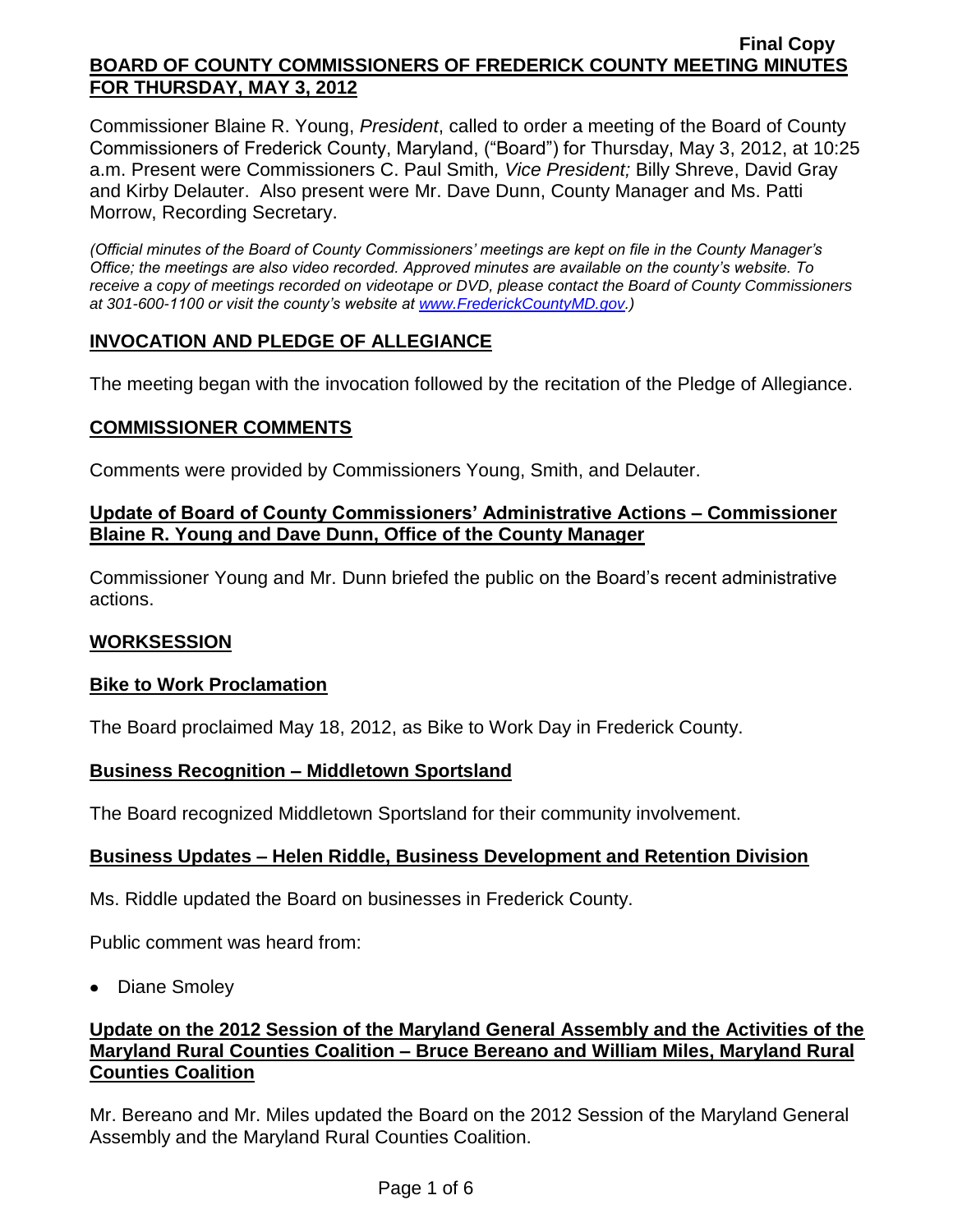There were no public comments.

No action was taken as this item was informational.

### **Critical Farms Program – Request for Appraisals – Anne Bradley, Community Development Division**

Ms. Bradley presented a request for appraisals for the Critical Farms Program applications to determine an option value.

Public comment was heard from:

- Robert Kline
- John Wright
- Linda Shifflitt
- Fred Hines

Mr. Michael Chomel, Office of the County Attorney, commented on the Critical Farms Program.

Commissioner Young moved to appraise the eight (8) properties to determine an option value. Commissioner Gray seconded the motion that passed 5-0.

Commissioner Shreve moved to direct staff regarding any agricultural preservation program spending county funds to go in the direction of a bid process to include criteria from today and incorporate into the bid process that a new farmer of family transitioning into farming has a higher ranking/point value. Commissioner Delauter seconded the motion that passed 5-0.

## **CONSENT AGENDA**

(Commissioner Gray left the room.)

The following items were presented on the consent agenda:

#### BID AWARD

• Purchasing Memo #12-177 - Bid #12-CP-05, Frederick County Landfill Leachate Sewer and Budget Transfer Award to: Guyer Brothers, Inc. Award amount: \$2,646,950.00

## BUDGET TRANSFER

#BT-12-164, Housing and Community Development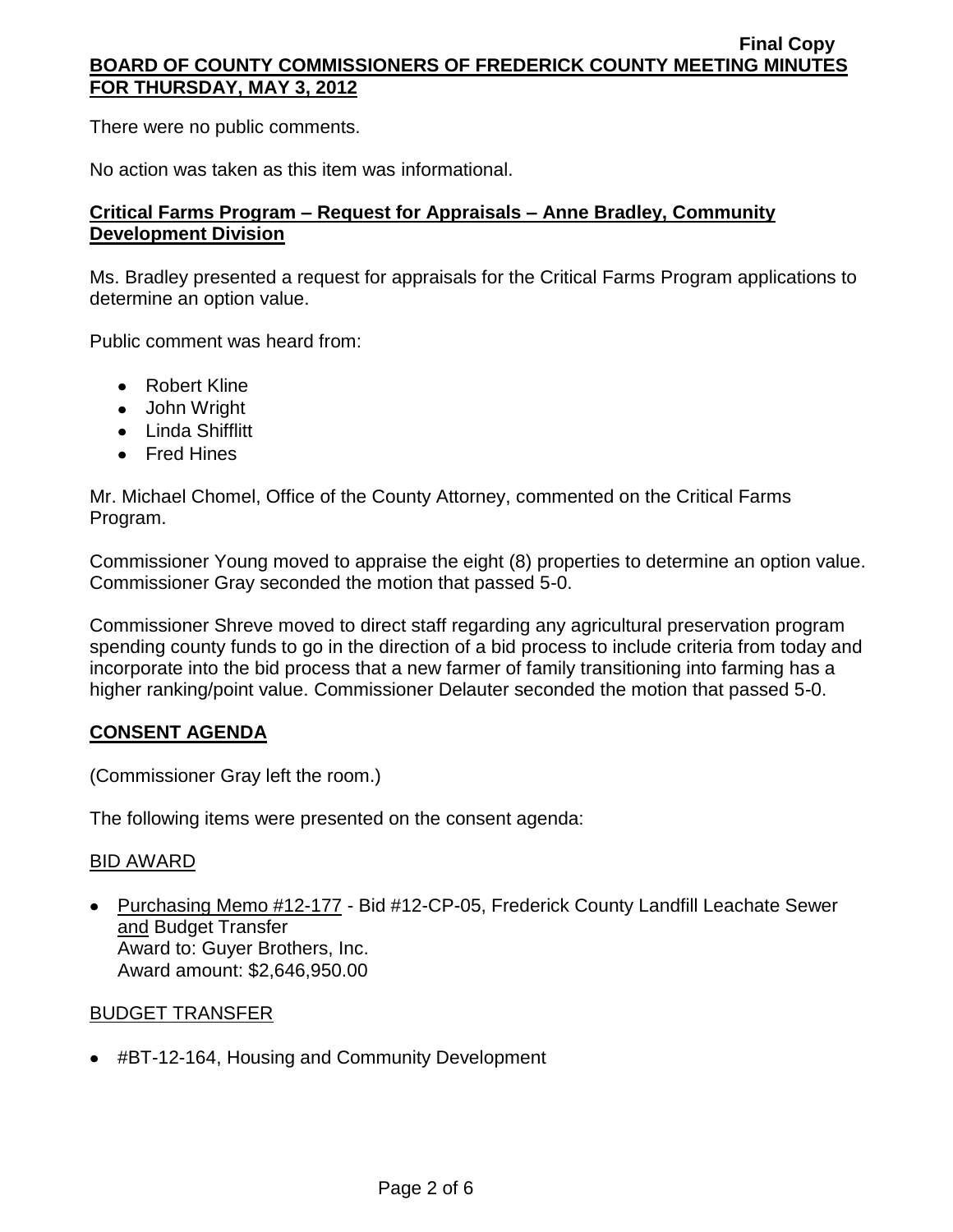### CHANGE ORDER

Construction Change Order No. 6, Contract No. 39G-W, Meadows Water Booster Pumping Station – Rod Winebrenner, Utilities and Solid Waste Management Division

### GRANTS

- FFY 2012 Byrne Justice Assistance Grant Program (BJAC) Interlocal Agreement between The City of Frederick and Frederick County – Marty Gallagher, Sheriff's Office
- Walmart Foundation Meals on Wheels Association of America Grant Application Carolyn True, Citizens Services Division

Commissioner Shreve moved to approve the consent agenda as presented. Commissioner Delauter seconded the motion that passed 4-0 with Commissioner Gray absent.

#### **ADMINISTRATIVE BUSINESS**

## **Reimbursement of Permit and Inspection Fees for Brunswick Volunteer Fire Company – Doug Orner, Office of the County Manager**

(Commissioner Gray returned to the room.)

Commissioner Young moved to approve the reimbursement of fees to the Brunswick Volunteer Fire Company. Commissioner Shreve seconded the motion that passed 4-0-1 with Commissioner Gray abstained. It was noted the approval was based on the fact the volunteer fire company provided a significant service to the county.

## **Frederick County Government Strategic Plan FY 2011-FY2015 Quarterly Report Update (April 2012) – Dave Dunn, Office of the County Manager**

Mr. Dunn presented the quarterly report update.

No action was taken as this item was informational.

(Commissioner Young passed the gavel to Commissioner Smith and left the room at 12:15 p.m.)

#### **COMMISSIONER COMMENTS**

None.

#### **PUBLIC COMMENTS**

None.

## **QUESTIONS – PRESS**

None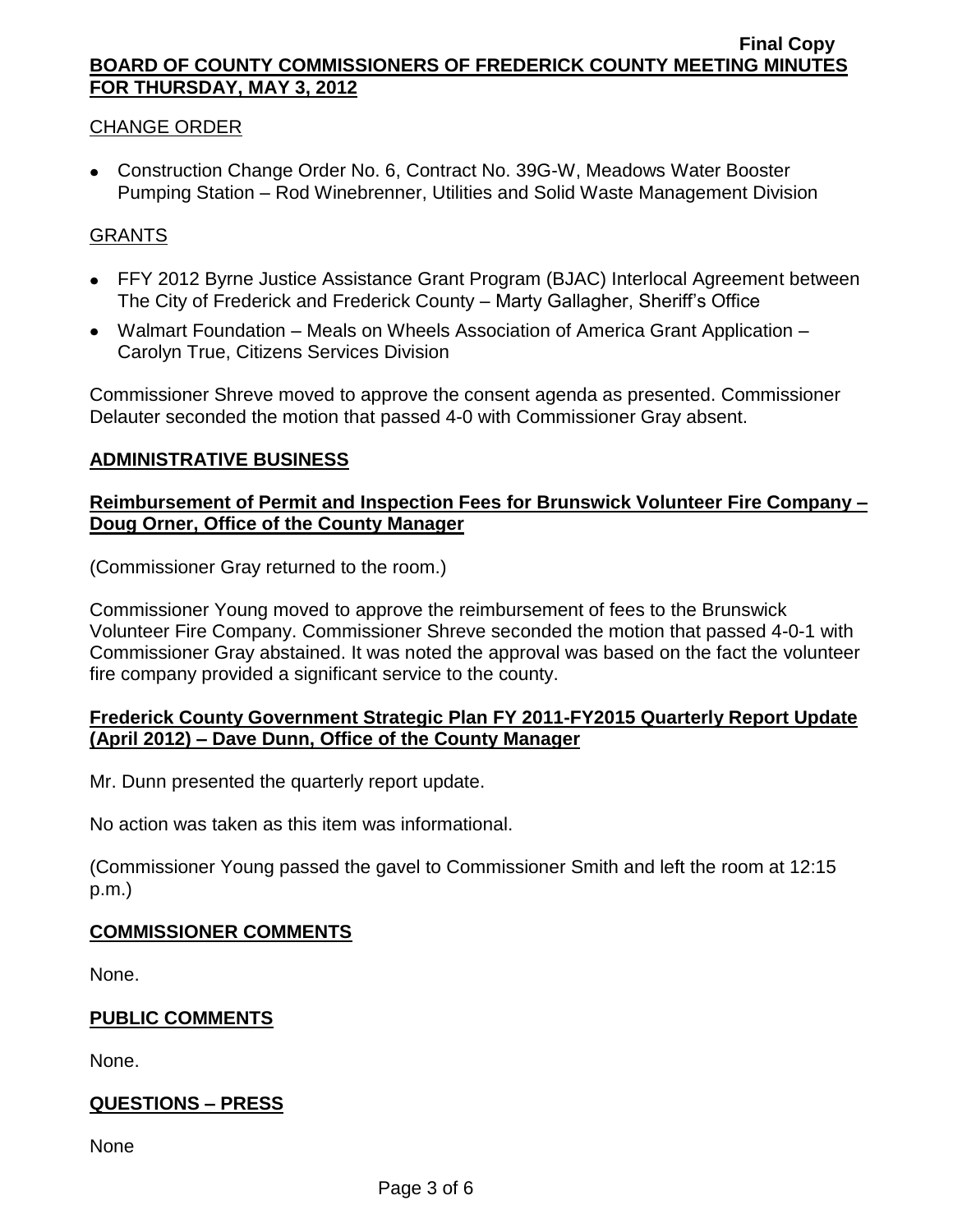# **CLOSED SESSION**

Commissioner Gray moved to go into closed session under Maryland Annotated Code State Government Article § 10-508(a) (7) To consult with counsel to obtain legal advice on a legal matter; and (8) To consult with staff, consultants, or other individuals about pending or potential litigation. Commissioner Shreve seconded the motion that passed 4-0 with Commissioner Young absent.

# **ADJOURN**

The meeting adjourned at 12:30 p.m.

Patricia A. Morrow Recording Secretary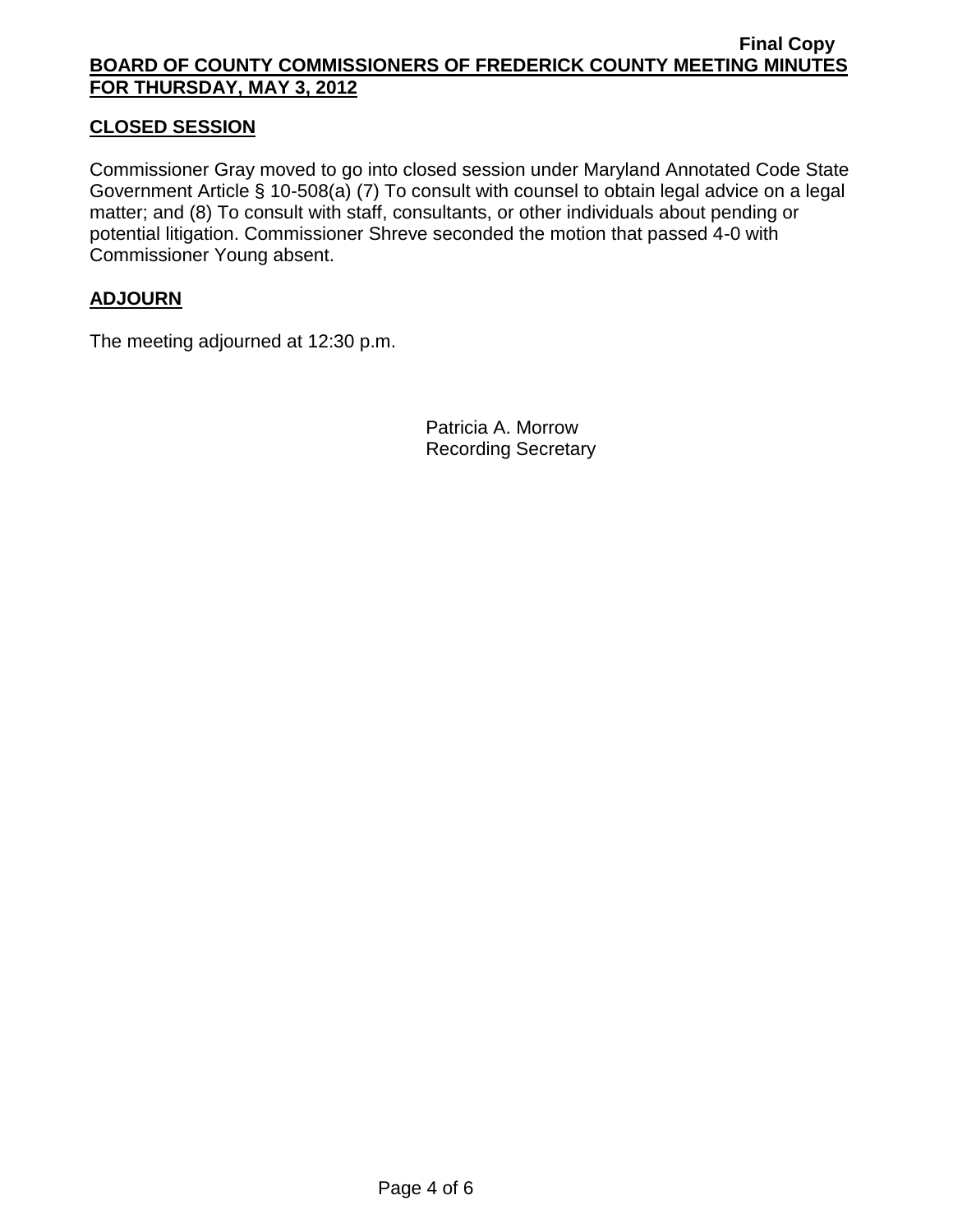## **FORM OF STATEMENT FOR CLOSING THE MEETING OF THURSDAY, MAY 3, 2012**

# **STATUTORY AUTHORITY TO CLOSE SESSION**

#### **State Government Article §10-508(a):**

(7) To consult with counsel to obtain legal advice on a legal matter; and (8) To consult with staff, consultants, or other individuals about pending or potential litigation.

#### **Motion:**

Commissioner Gray moved to go into closed session under the Maryland Annotated Code State Government Article § 10-508 (a) (7) To consult with counsel to obtain legal advice on a legal matter; and (8) To consult with staff, consultants, or other individuals about pending or potential litigation. Commissioner Shreve seconded the motion that passed 4-0 with Commissioner Young absent.

### **Time and Location:**

1:30 p.m. – Third Floor Meeting Room, Winchester Hall

## **Topic to be Discussed:**

To discuss with county staff, including the county's attorneys, a potential claim on a county construction project.

> Patricia Morrow Recording Secretary